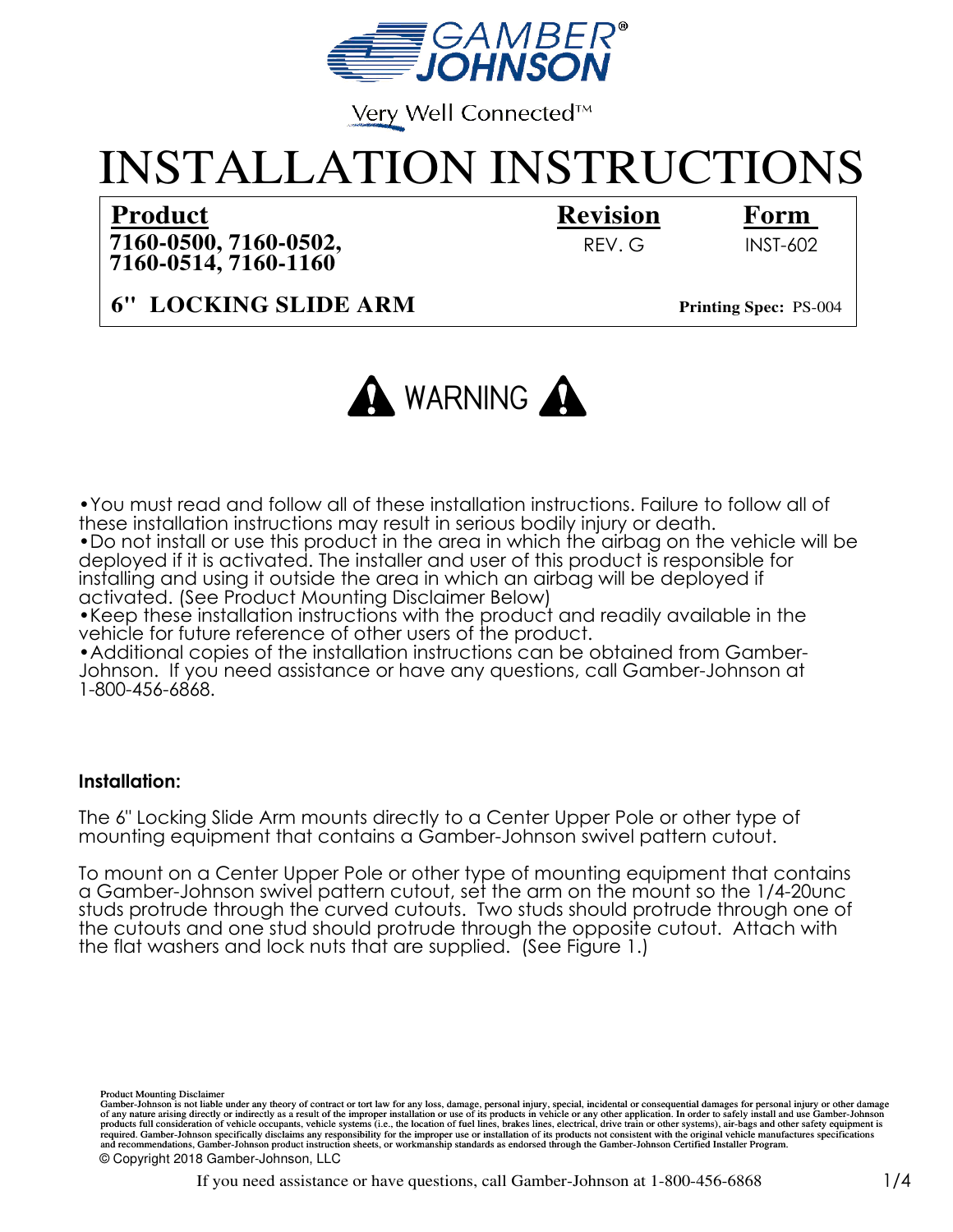

## **Attaching an Angled Low Swivel to the 6" Locking Arm**

To attach an Angled Low Swivel, remove the Nylok Nut, Steel Bearing Backup Plate, the Top Nylon Bearing, and the supplied 0-90° Clevis from the assembly. Place the Angled Low Swivel onto the 3/8" stud so it rests on the Bottom Nylon Bearing. Attach the Angled Low Swivel in place with the Top Nylon Bearing, Steel Bearing Backup Plate, and the Nylock Nut that were removed when you first removed the bearings from the original clevis configuration. Tighten the Nylok Nut until the desired friction is obtained for the rotation of the Angled Low Swivel. (See Figure 2)



**Figure 2.**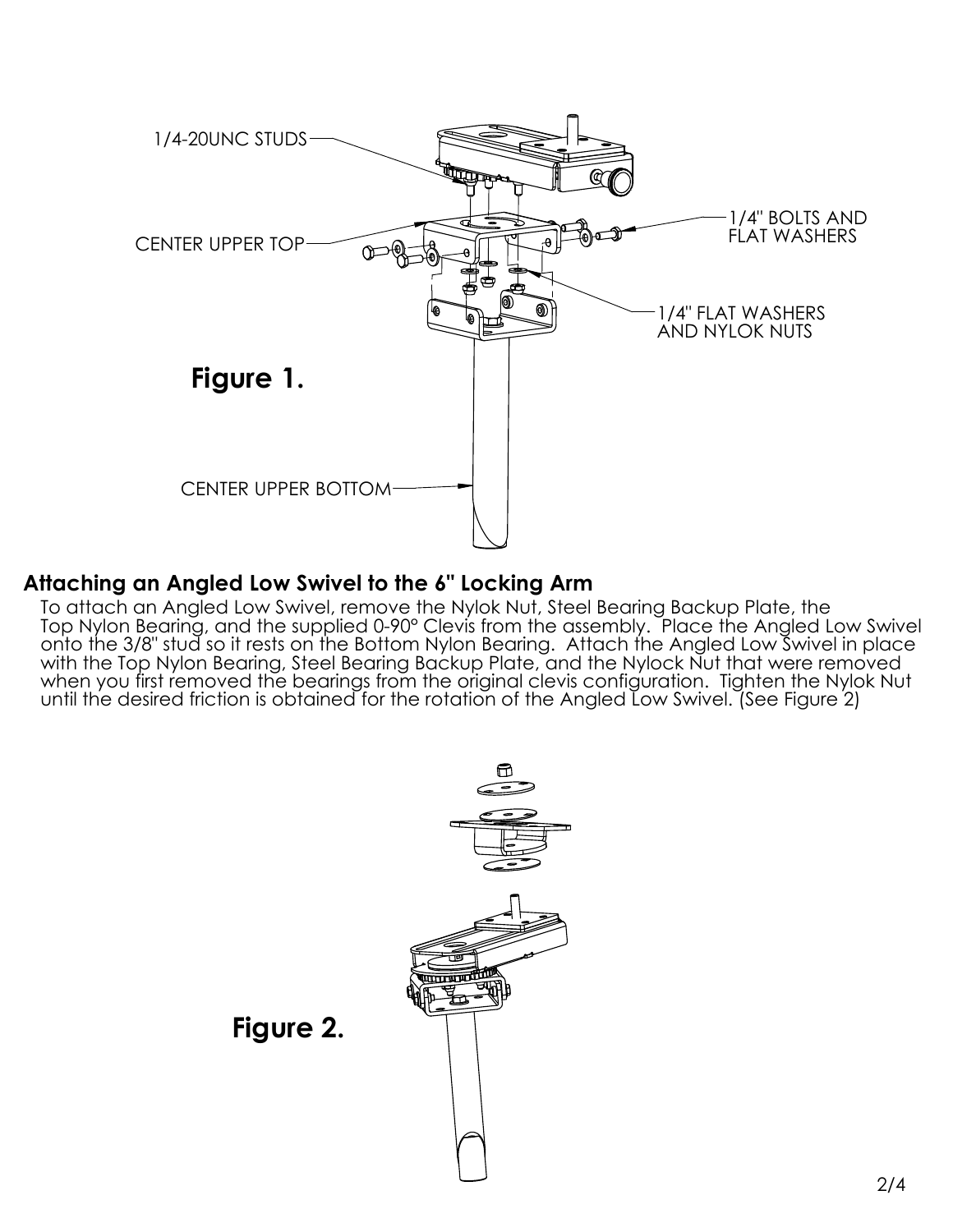#### **How to use the 6" Locking Slide Arm:**

 The 6" Locking Slide Arm is designed to accommodate four motions of adjustment. The first being a 360 degree swivel that is actuated by the front handle. Pulling out on the handle releases the gear latch located in the base and allows the mount to swivel. To latch the arm in place, position the arm in the desired location and release the spring loaded handle. Wiggle the arm back and forth to make sure the handle has engaged the teeth on the gear.

 The second motion is the slide. To activate the slide, tighten the 1/4" flat washers and nylok nuts (accessable through the underside of the assembly) so they are snug but not locked down. The third motion is the clevis 360° swivel. The fourth motion is the Clevis tilt. 7160-0500 comes with a 0-90° tilt Clevis. The 7160-0502 comes with an Angled Low Swivel and does not tilt.



**•This product should not be positioned in the area where the airbag will be deployed if it is activated. DO NOT position the equipment in front of an airbag. Equipment positioned in front of an airbag can cause serious injury or death if an airbag was activated, such as in an accident.**

**•If installation of the equipment requires that the equipment be placed in front of an airbag, deactivate the airbag in the vehicle so it cannot be activated in an accident. In order to secure permission for deactivating the airbag in these circumstances, contact the National Highway Traffic Safety Administration at 1-800-424-9393 to gain permission to do so. If you have any questions or need assistance, call Gamber-Johnson at 1-800-456-6868.**